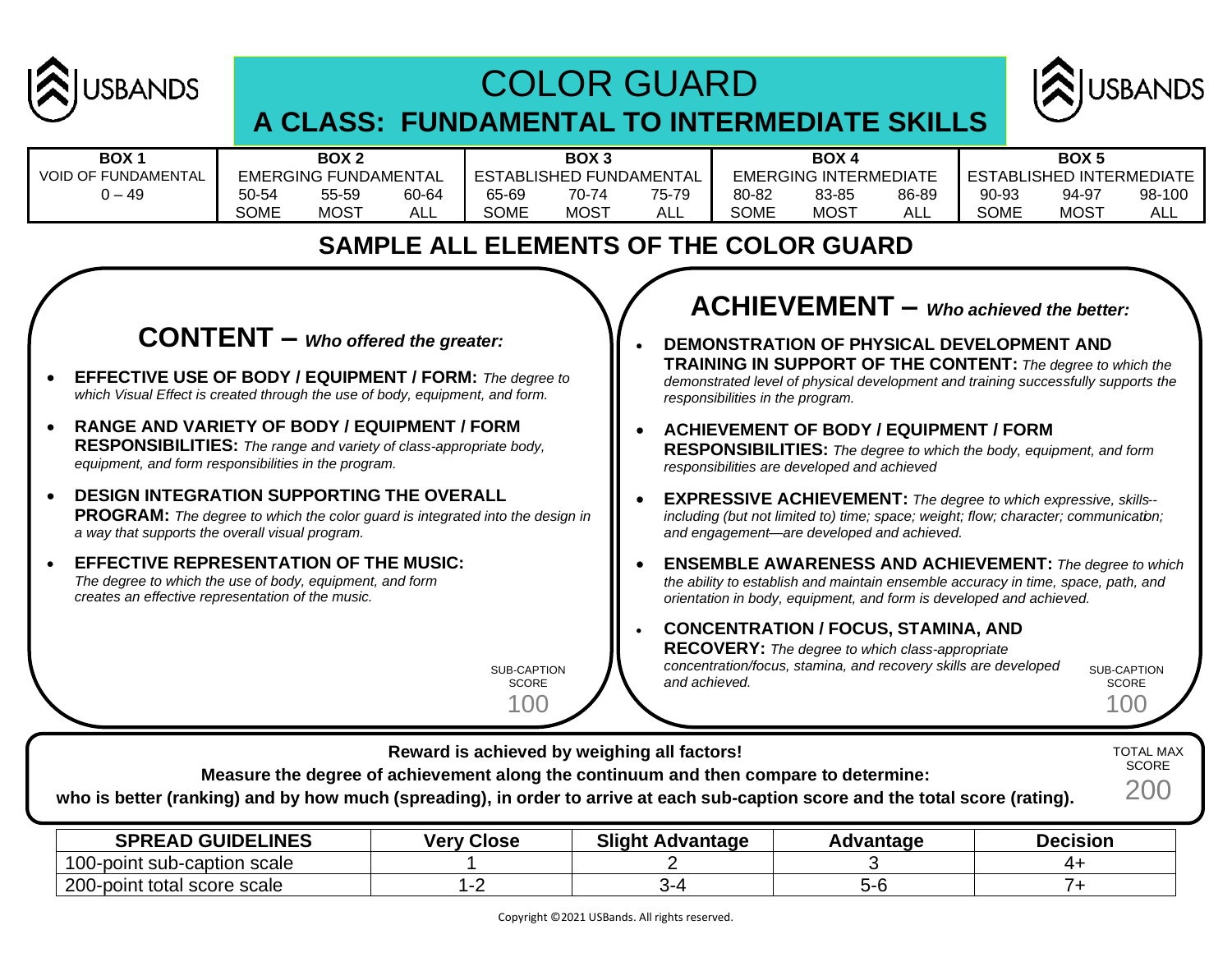

#### A CLASS COLOR GUARD



| BOX <sub>1</sub>                                  | BOX <sub>2</sub><br>BOX <sub>3</sub>                                                                                                                                                                                                                         |                                                                                                                                                                                                                                                                                                 | <b>POINTS OF COMPARISON</b>                                                                           | BOX <sub>4</sub>                                                                                                                                                                                                                                                                                                                                   | BOX <sub>5</sub>                                                                                                                                                                          |  |  |
|---------------------------------------------------|--------------------------------------------------------------------------------------------------------------------------------------------------------------------------------------------------------------------------------------------------------------|-------------------------------------------------------------------------------------------------------------------------------------------------------------------------------------------------------------------------------------------------------------------------------------------------|-------------------------------------------------------------------------------------------------------|----------------------------------------------------------------------------------------------------------------------------------------------------------------------------------------------------------------------------------------------------------------------------------------------------------------------------------------------------|-------------------------------------------------------------------------------------------------------------------------------------------------------------------------------------------|--|--|
| <b>VOID OF</b><br><b>FUNDAMENTAL</b>              | <b>EMERGING FUNDAMENTAL</b>                                                                                                                                                                                                                                  | <b>ESTABLISHED FUNDAMENTAL</b>                                                                                                                                                                                                                                                                  |                                                                                                       | <b>EMERGING INTERMEDIATE</b>                                                                                                                                                                                                                                                                                                                       | <b>ESTABLISHED INTERMEDIATE</b>                                                                                                                                                           |  |  |
| $0 - 49$                                          | 50-54<br>55-59<br>60-64<br>SOME<br><b>MOST</b><br><b>ALL</b>                                                                                                                                                                                                 | $70-74$<br>65-69<br>75-79<br>SOME<br><b>MOST</b><br><b>ALL</b>                                                                                                                                                                                                                                  | <b>A CLASS</b>                                                                                        | 80-82<br>83-85<br>86-89<br>SOME<br><b>MOST</b><br><b>ALL</b>                                                                                                                                                                                                                                                                                       | 90-93<br>94-97<br>98-100<br>SOME<br><b>MOST</b><br><b>ALL</b>                                                                                                                             |  |  |
|                                                   |                                                                                                                                                                                                                                                              | Fundamental, basic skills and qualities with variety limited to<br>this scope. Single efforts or slight layering of basic efforts.<br>Minimal dynamic/tempo/spacial/expressive range, with basic<br>contrast and few gradations.                                                                | <b>CONTENT</b>                                                                                        | Skills and qualities offer some complexity and dimensionality, with moderate to<br>good variety drawn from a basic to intermediate scope. Moderate to good<br>dynamic/tempo/spacial/expressive range with clear contrasts and some<br>gradations. Slight to moderate layering of efforts.                                                          |                                                                                                                                                                                           |  |  |
|                                                   | Emerging fundamental qualities<br>Fundamental/basic offerings are<br>occasionally blended & achieve<br>are presented singly &<br>basic effectiveness. 1 branch of<br>occasionally achieve very<br>rudimentary effectiveness.<br>the triad usually dominates. |                                                                                                                                                                                                                                                                                                 | <b>EFFECTIVE USE OF</b><br><b>BODY / EQ / FORM</b>                                                    | Emerging intermediate qualities usually<br>involve 2 layers for moderate intermediate<br>effect. 1 branch of the triad may offer less<br>impact.                                                                                                                                                                                                   | Established intermediate qualities involve<br>at least 2 layers for good intermediate<br>effect.                                                                                          |  |  |
| Fundamental<br>offerings are<br>not present.      | Some variety across a very basic<br>range, usually dominated by 1<br>branch of the triad & varying from<br>section to section.                                                                                                                               | Good range &/or variety of basic<br>responsibilities usually dominated<br>by 1 branch of the triad & varying<br>from section to section.                                                                                                                                                        | <b>RANGE &amp; VARIETY OF</b><br><b>BODY / EQ / FORM</b>                                              | Moderate range &/or variety of emerging<br>intermediate responsibilities. 1 branch of<br>the triad may offer less range &/or variety<br>& this may vary from section to section.                                                                                                                                                                   | Good range & variety of established<br>intermediate skills & responsibilities<br>across the triad & evenly distributed<br>throughout the ensemble.                                        |  |  |
|                                                   | Emerging fundamentals of<br>integration provide occasional<br>support at a very basic level.                                                                                                                                                                 | Established fundamentals of<br>integration provide basic support.                                                                                                                                                                                                                               | <b>DESIGN INTEGRATION</b><br><b>SUPPORTING THE OVERALL</b><br><b>PROGRAM</b>                          | Emerging intermediate levels of<br>integration moderately support the full<br>program.                                                                                                                                                                                                                                                             | Established intermediate levels of<br>integration provide good support to the full<br>program.                                                                                            |  |  |
|                                                   | <b>Emerging fundamentals</b><br>occasional have a relationship to<br>the music.                                                                                                                                                                              | Established fundamentals<br>represent some basic aspects of<br>the music.                                                                                                                                                                                                                       | <b>EFFECTIVE</b><br><b>REPRESENTATION OF THE</b><br><b>MUSIC</b>                                      | Emerging intermediate qualities represent<br>the basic structure of the music with good<br>effect.                                                                                                                                                                                                                                                 | Established intermediate qualities<br>represent & explore the music to create a<br>variety of intermediate effects.                                                                       |  |  |
|                                                   |                                                                                                                                                                                                                                                              | Fundamental, basic achievement that serves as a foundation for<br>future growth. Individual skills dominate, with some emerging<br>awareness of the ensemble and the individual's basic role within<br>the ensemble. Achievement may vary between responsibilities,<br>sections, and over time. | <b>ACHIEVEMENT</b>                                                                                    | Moderate individual skill, strength and stamina emerging from a good<br>technical foundation and a broader range and variety of responsibilities.<br>Moderate to good ensemble awareness and individual ability to fulfill an<br>intermediate role within the ensemble. Achievement may vary between<br>responsibilities, sections, and over time. |                                                                                                                                                                                           |  |  |
|                                                   | Emerging physical development in<br>support of very fundamental skills;<br>the foundation for further growth is<br>unclear or unstable.                                                                                                                      | Moderate physical development in<br>support of fundamental skills may<br>vary between sections & aspects<br>of training. There is a foundation<br>for further growth.                                                                                                                           | <b>DEMONSTRATION OF PHYS</b><br><b>DEVELOPMENT &amp; TRAINING IN</b><br><b>SUPPORT OF THE CONTENT</b> | Moderate physical development in<br>support of intermediate skills, which may<br>vary between sections & aspects of<br>training.                                                                                                                                                                                                                   | Good physical development in support of<br>intermediate skills is established across<br>all training aspects. This may vary<br>between sections.                                          |  |  |
| A foundation<br>for<br>fundamental<br>achievement | Basic achievement of fundamental<br>skills is emerging.                                                                                                                                                                                                      | Moderate achievement of<br>fundamental skills is established.<br>1 branch of the triad may be<br>stronger & this may vary between<br>sections & over time.                                                                                                                                      | <b>ACHIEVEMENT OF</b><br><b>BODY / EQ / FORM</b><br><b>RESPONSIBILITIES</b>                           | Moderate achievement of a good range of<br>intermediate skills is emerging. This may<br>vary across the triad & from section to<br>section.                                                                                                                                                                                                        | Good achievement of a broad range of<br>intermediate skills is established across<br>the triad. This may vary from section to<br>section.                                                 |  |  |
| is not<br>present.                                | Basic achievement of fundamental<br>qualities is emerging.                                                                                                                                                                                                   | Moderate achievement of<br>fundamental qualities is<br>established. This may vary<br>between sections & over time.                                                                                                                                                                              | <b>EXPRESSIVE ACHIEVEMENT</b>                                                                         | Moderate achievement of a good range of<br>intermediate qualities is emerging but<br>may vary.                                                                                                                                                                                                                                                     | Good achievement of a broad range of<br>intermediate qualities is established. This<br>may vary from section to section.                                                                  |  |  |
|                                                   | Basic achievement of fundamental<br>skills is emerging.                                                                                                                                                                                                      | Moderate achievement of<br>fundamental skills is established<br>but may vary.                                                                                                                                                                                                                   | <b>ENSEMBLE AWARENESS &amp;</b><br><b>ACHIEVEMENT</b>                                                 | Moderate achievement of a good range of<br>intermediate skills is emerging but may<br>vary.                                                                                                                                                                                                                                                        | Good achievement of a broad range of<br>intermediate skills is established but may<br>vary.                                                                                               |  |  |
|                                                   | Basic concentration is emerging,<br>stamina is occasionally sufficient<br>for very basic challenges,<br>recoveries are very occasionally<br>attempted with minimal success.                                                                                  | Basic concentration is established,<br>with frequent breaks. Stamina is<br>moderately sufficient for basic<br>challenges; recoveries are<br>occasionally attempted with<br>moderate success.                                                                                                    | <b>CONCENTRATION / FOCUS,</b><br><b>STAMINA &amp; RECOVERY</b>                                        | A good level of concentration is<br>established, with occasional breaks.<br>Stamina is moderately sufficient for<br>intermediate challenges; frequent<br>recoveries are moderately successful.                                                                                                                                                     | A good level of concentration is well-<br>established, with occasional minor<br>breaks. Stamina supports intermediate<br>challenges; recoveries are usually applied<br>with good success. |  |  |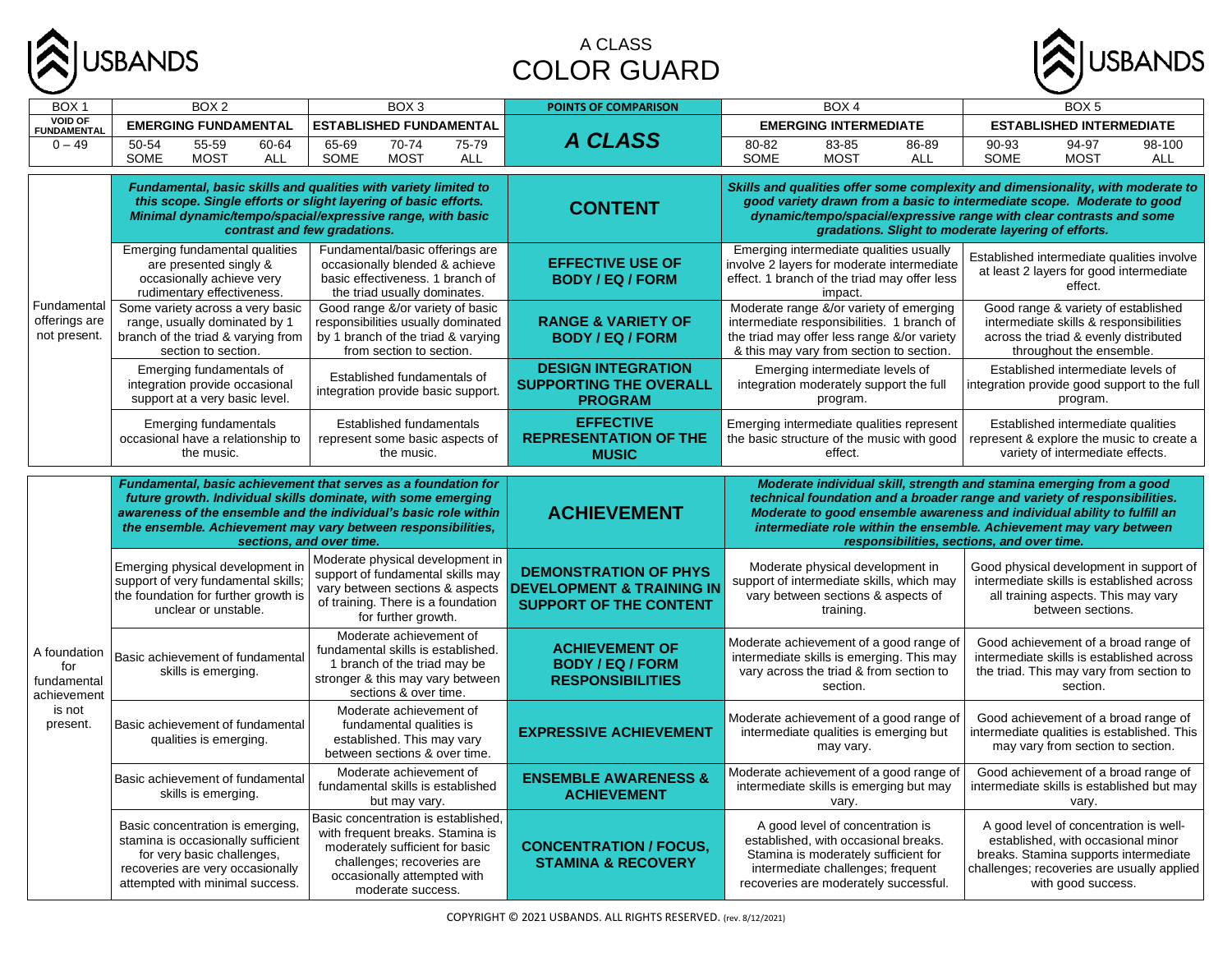

# COLOR GUARD **OPEN CLASS: INTERMEDIATE TO ADVANCED SKILLS**



| <b>BOX1</b>                 | BOX <sub>2</sub>             |       | BOX 3 |                          | <b>BOX 4</b> |       |                          | BOX <sub>5</sub> |       |                             |       |        |
|-----------------------------|------------------------------|-------|-------|--------------------------|--------------|-------|--------------------------|------------------|-------|-----------------------------|-------|--------|
| <b>VOID OF INTERMEDIATE</b> | <b>EMERGING INTERMEDIATE</b> |       |       | ESTABLISHED INTERMEDIATE |              |       | <b>EMERGING ADVANCED</b> |                  |       | <b>ESTABLISHED ADVANCED</b> |       |        |
| ) — 49                      | 50-54                        | 55-59 | 60-64 | 65-69                    | 70-74        | 75-79 | 80-82                    | 83-85            | 86-89 | 90-93                       | 94-97 | 98-100 |
|                             | SOME                         | MOST  | ALL   | SOME                     | <b>MOST</b>  | ALL   | <b>SOME</b>              | MOS <sup>T</sup> | ALL   | SOME                        | MOST  | ALL    |

# **SAMPLE ALL ELEMENTS OF THE COLOR GUARD**

#### **CONTENT –** *Who offered the greater:* • **EFFECTIVE USE OF BODY / EQUIPMENT / FORM:** *The degree to which Visual Effect is created through the use of body, equipment, and form.* • **RANGE, VARIETY, AND DEPTH OF BODY / EQUIPMENT / FORM RESPONSIBILITIES:** *The range, variety, and depth of class-appropriate body, equipment, and form responsibilities in the program.*

- **DESIGN INTEGRATION SUPPORTING THE OVERALL PROGRAM:** *The degree to which the color guard is integrated into the design in a way that supports the overall visual program.*
- **EFFECTIVE REPRESENTATION OF THE MUSIC:** *The degree to which the use of body, equipment, and form creates an effective representation of the music.*
- **CREATIVITY:** *The level of creativity displayed in the exploration, usage, and integration of class-appropriate design qualities, skills, and techniques.*

SUB-CAPTION **SCORE** 

100

# **ACHIEVEMENT –** *Who achieved the better:*

- **DEMONSTRATION OF PHYSICAL DEVELOPMENT AND TRAINING IN SUPPORT OF THE CONTENT:** *The degree to which the demonstrated level of physical development and training successfully supports the responsibilities in the program.*
- **ACHIEVEMENT OF BODY / EQUIPMENT / FORM RESPONSIBILITIES:** *The degree to which the body, equipment, and form responsibilities are developed and achieved*
- **EXPRESSIVE ACHIEVEMENT:** *The degree to which expressive, skills- including (but not limited to) time; space; weight; flow; character; communication; and engagement—are developed and achieved.*
- **ENSEMBLE AWARENESS AND ACHIEVEMENT:** *The degree to which the ability to establish and maintain ensemble accuracy in time, space, path, and orientation in body, equipment, and form is developed and achieved.*
- **CONCENTRATION / FOCUS, STAMINA, AND RECOVERY:** *The degree to which class-appropriate concentration/focus, stamina, and recovery skills are developed and achieved.*

SUB-CAPTION **SCORE** 100

| Reward is achieved by weighing all factors!<br><b>TOTAL MAX</b><br><b>SCORE</b><br>Measure the degree of achievement along the continuum and then compare to determine:<br>200<br>who is better (ranking) and by how much (spreading), in order to arrive at each sub-caption score and the total score (rating). |  |
|-------------------------------------------------------------------------------------------------------------------------------------------------------------------------------------------------------------------------------------------------------------------------------------------------------------------|--|
|-------------------------------------------------------------------------------------------------------------------------------------------------------------------------------------------------------------------------------------------------------------------------------------------------------------------|--|

| <b>SPREAD GUIDELINES</b>    | <b>Verv Close</b> | <b>Slight Advantage</b> | <b>Advantage</b> | <b>Decision</b> |
|-----------------------------|-------------------|-------------------------|------------------|-----------------|
| 100-point sub-caption scale |                   |                         |                  |                 |
| 200-point total score scale |                   | . . <i>.</i>            | יינ              |                 |